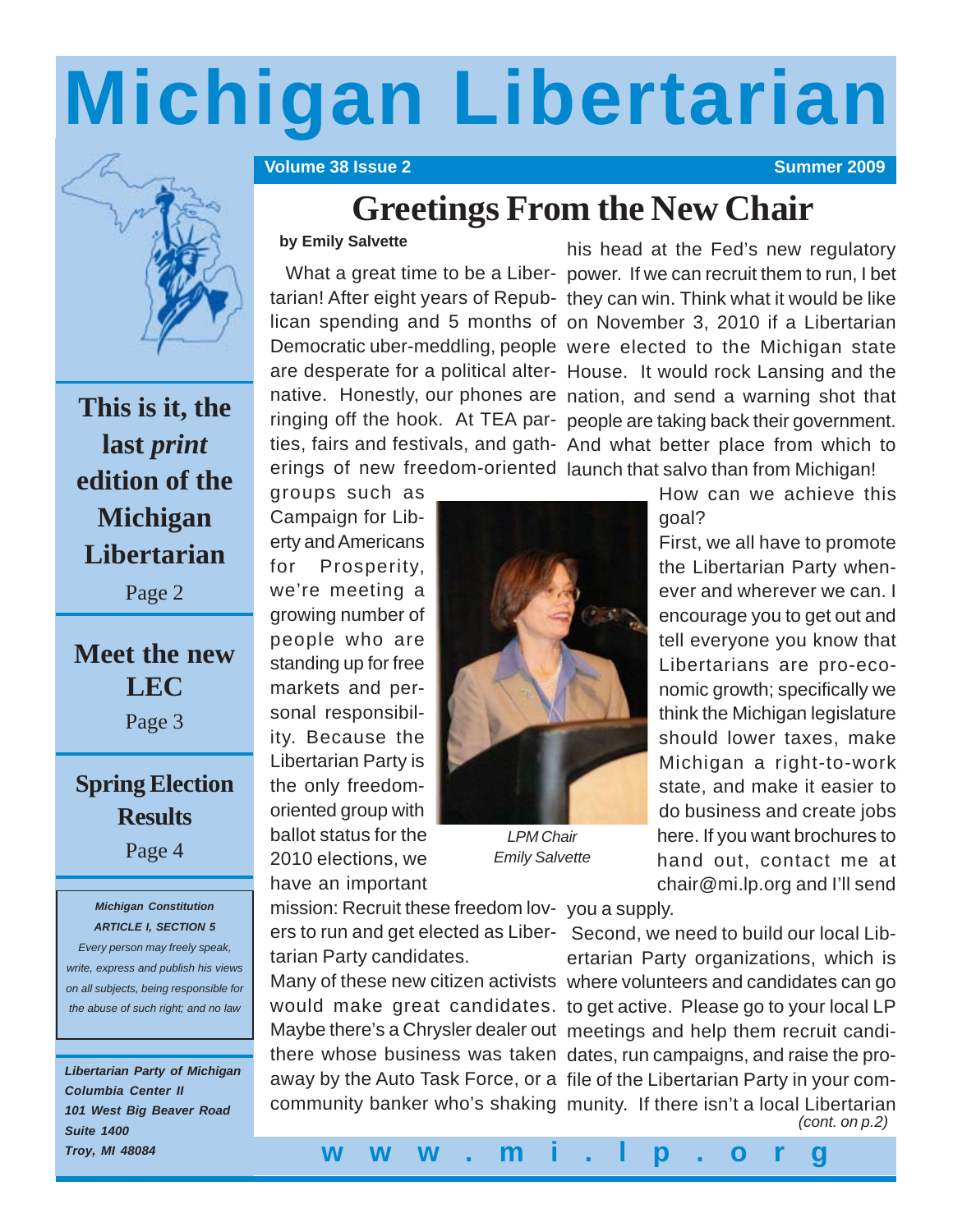# **LPM Officers and Directors**

| Chair                                 | <b>Emily Salvette</b> | chair@mi.lp.org                      |
|---------------------------------------|-----------------------|--------------------------------------|
| Vice Chair                            | Dan Johnson           | vicechair@mi.lp.org                  |
| Secretary                             | Tom Bagwell           | secretary@mi.lp.org                  |
| Treasurer                             | Erin Stahl            | treasurer@mi.lp.org                  |
| At-Large Director Greg Stempfle       |                       | stempfle@hotmail.com                 |
| At-Large Director Greg Creswel        |                       | i.am4_gcreswell@yahoo.com            |
| At-Large Director Bill Hall           |                       | whall@wnj.com                        |
| At-Large Director Andy LeCureaux      |                       | alecureaux@yahoo.com                 |
| At-Large Director Brian Wright        |                       | brian_r_wright@yahoo.com             |
| Judicial Committee Bill Gelineau      |                       | wgelineau@firstam.com                |
| <b>Judicial Committee Daniel Grow</b> |                       | grow.daniel@gmail.com                |
| Judicial Committee Keith Edwards      |                       | keithmarni@aol.com                   |
| <b>Newsletter</b>                     | Greg Stempfle         | MichiganLibertarian@gamil.com        |
| Webmaster                             | Brian Wright          | webmaster@mi.lp.org                  |
| Database                              | Ben Bachrach          | BenBachrach@gmail.com                |
| <b>Political Director</b>             | <b>Bill Hall</b>      | politics@mi.lp.org                   |
| Affiliates                            | Dan Johnson           | affiliates@mi.lp.org                 |
| Speakers Bureau Jim Allison           |                       | jim.e.allison@gmail.com              |
| Media                                 | Mark Norrod           | media@mi.lp.org                      |
| Fundraising                           |                       | Mark Hiselman mahiselman@comcast.net |
|                                       |                       |                                      |

# **From the Chair**

#### *(cont. from p.1)*

Party organization in your county, start one! Contact LPM Vice Chair Dan Johnson to find out how at vicechair@mi.lp.org.

 And third, donate your time and money to the Libertarian Party of Michigan. There are many things in life that are self-organizing: language, the Jobbienooner, Facebook , etc., but a political party is not one of them. Everything we do must come from someone's hard volunteer effort and an expenditure of someone's donated money. We need your time, your organizing skills, and your money if we are to succeed. Please go to our web site www.mi.lp.org to volunteer and donate.

It's the right time to be a Libertarian. I hear all the time from people who want honest folks in public office committed to the ideas of freedom and limited government. They've been burned voting for people who swear they want freedom to thrive but are only committed to the success of their political interests. Real change can happen, but only if each of us makes the Libertarian option a viable one. Thanks to all of you out there who accept this critical challenge. I look forward to working with you and celebrating victory with you very soon.

## **Last Printed Edition of the Michigan Libertarian 1972-2009**

 The Michigan Libertarian, the official newsletter of the Libertarian Party of Michigan, will transition to an online format starting after this issue. The Libertarian Executive Committee voted to make the format change at its June 27 meeting. The two overriding issues were cost and timeliness. The printing and mailing of the newsletter was the largest line item in the party budget. With most people getting their news and information instantly online, the change was inevitable.

 The new online Michigan Libertarian will debut on August 1 and will replace the monthly LPMOnline. It will go out on the first of every month and will be distributed free to anyone who signs up, which can be done at the LPM web site www.mi.lp.org (or www.michiganlp.org).

 The deadline for submissions of articles or calendar events will be the 25th of each month. I, Greg Stempfle will remain as editor, with Brian Wright, our Webmaster, doing the layout. LPM members who do not have internet access or need a hard copy of the online newsletter may request one be mailed to them by returning the enclosed donation/subscription form, or by contacting me, at 313-929-1789 or MichiganLibertarian@gmail.com.

 The Michigan Libertarian has been regularly published since 1972. For the past few years, I have tried to track down and digitize as many back issues as I can find. As to date, I have 183 isses including everything since 1987, nearly everything through 1981, and about half since 1975, but nothing before1975. I would be happy to burn a copy of the collection onto a DVD for those interested.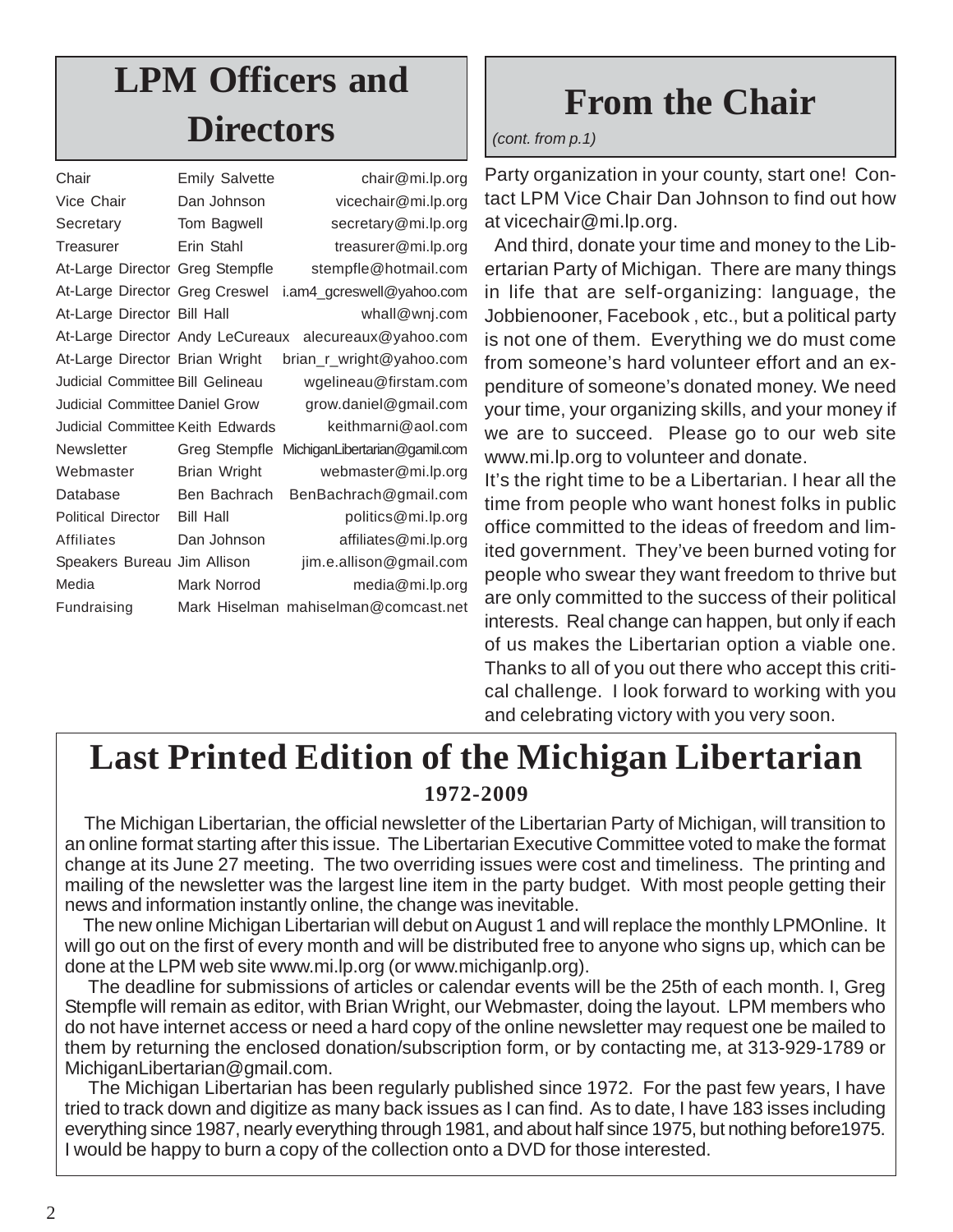## **Jackson State Convention Wrap Up**

 Thanks to Nathan Allen who organized a great state convention in Jackson on Saturday, May 23rd. The convention featured provocative and informative speakers (Pat Clawson and Harry Veryser), well-run bylaws and platform deliberations that resulted in a new resolution supporting the 10th Amendment and the election of new officers.

 Emily Salvette of Ann Arbor was elected state chair. This is her second stint as state chair, having served in that position from 1995-97. Dan Johnson of Jenison was elected vice chair, Erin Stahl of St. Clair Shores won the race for treasurer, and Tom Bagwell of Ypsilanti was chosen as secretary. At-large directors on the Libertarian Executive Committee are former state chair Bill Hall, Greg Creswell, Andy LeCureaux, Greg Stempfle and Brian Wright. Bill Gelineau, Keith Edwards and Daniel Grow make up the Judicial Committee.

 Congratulations to those elected and thank you for your willingness to serve the Libertarian Party of Michigan. At the evening banquet, Mark Heiselman was able to raise over \$1,300 from the crowd for the LPM. Thank you, donors, and good job, Mark! If you weren't able to come to the convention and want to help the LPM bring liberty to Michigan, please make a donation today at our web site, www. michiganlp.org or return the donation slip enclosed in this newsletter.

### **Affiliate Contacts Tri-Cities**

Jim Fitzpatrick, Liberty2333@wmconnect.com **Washtenaw County** James Hudler, 734-475-9792, aguli@provide.net **South West Michigan** Bill Parker, 269-845-6164, chairman@lpswmich.org **Capital Area** Robert Broda, bob-broda@comcast.net **Macomb County** James Allison, 586-817-0395, jim.e.allison@gmail.com **Oakland County** Jim Fulner, fulner@alumni.nmu.edu **St. Clair County** Mark Byrne, 810-987-9856, iwantska@hotmail.com **Wayne County** Raymond Warner, raymondrand@yahoo.com **West Michigan** Bill Gelineau, 616-254-2878, freedomlover59@hotmail.com **Calhoun County** Jack Worsham, 269-963-2679, worsham74@aol.com

#### **New Libertarian Executive Committee ready to work** By Emily Salvette

 The new LEC met at the convention and began planning for the coming year. It is a dynamic, talented group of people whom I'm privileged to have on my team. The first week has already seen important strides. Dan Johnson got right to work as our new Affiliates Director. His job is to help affiliates grow and be successful. Affiliate leaders, please use Dan as your first contact to the state party. Contact him at affiliates@mi.lp.org.

 I'm also pleased to report that Bill Hall has agreed to serve as our Political Director. Bill will be responsible for our campaign activities in the 2009 and 2010 elections. If you're thinking of running for office or would like to help on campaigns, please contact Bill at politics@mi.lp.org. Greg Stempfle has agreed to continue in the very important role of newsletter editor. The LEC is seriously considering changing our newsletter to an online format, and Greg, I'm sure, will ably manage that transition. Contact Greg at newsletter@mi.lp.org.

 Our treasurer, Erin Stahl, is busy getting records changed and our bookkeeping transitioned for her tenure. But she is not too busy to thank our wonderful members and donors who support the LPM. Con tact her at treasurer@mi.org.

 And Webmaster Brian Wright with Scotty Boman's help has been making all the changes on our web site and setting up our new mail accounts. Contact Brian at webmaster@mi.lp.org. We are still looking for a membership director and communications director. If you're interested in these positions, or volunteering in some other way, please contact me at chair@mi.lp.org.



*Libertarian Executive Committee; Bill Hall, Dan Johnson, Andy LeCureaux, Erin Stahl, Greg Stempfle, Emily Salvette, Greg Creswell, Tom Bagwell, and Brian Wright*